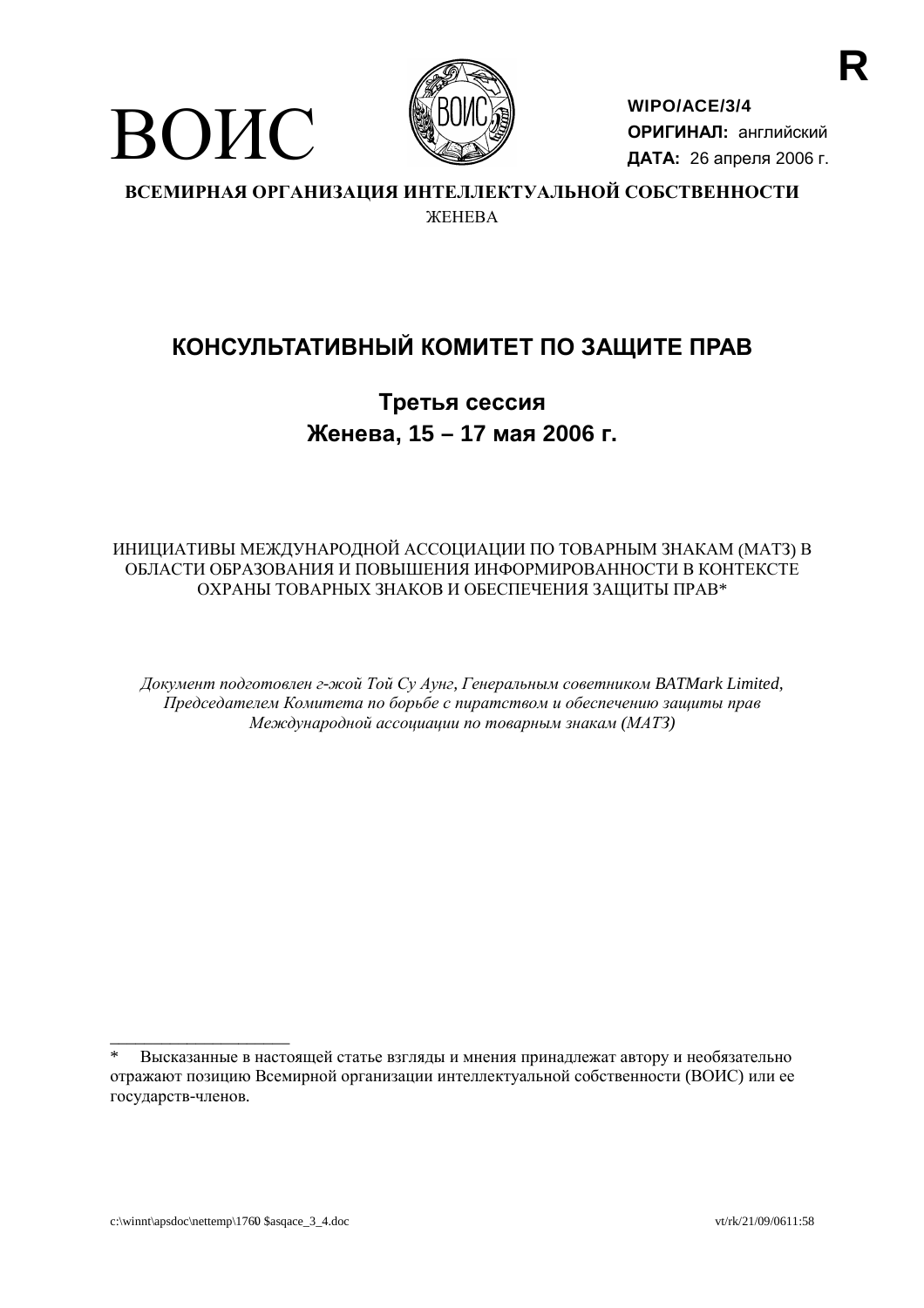### ИНИЦИАТИВЫ МЕЖДУНАРОДНОЙ АССОЦИАЦИИ ПО ТОВАРНЫМ ЗНАКАМ (МАТЗ) В ОБЛАСТИ ОБРАЗОВАНИЯ И ПОВЫШЕНИЯ ИНФОРМИРОВАННОСТИ В КОНТЕКСТЕ ОХРАНЫ ТОВАРНЫХ ЗНАКОВ И ОБЕСПЕЧЕНИЯ ЗАШИТЫ ПРАВ

#### Введение

Международная ассоциация по товарным знакам (МАТЗ) представляет собой некоммерческую ассоциацию, насчитывающую более 4 900 владельцев товарных знаков и профессионалов в этой области из более чем 180 стран, усилия которых направлены на поддержку и продвижение товарных знаков и взаимосвязанных аспектов интеллектуальной собственности в качестве элементов справедливой и эффективной национальной и международной торговли.

Ассоциация была основана в 1878 г. 17 коммерсантами и изготовителями товаров. которые увидели необходимость в создании организации «для охраны и пропаганды прав владельцев товарных знаков, для обеспечения необходимого законодательства и для оказания помощи и поддержки всем усилиям по продвижению и соблюдению прав на товарные знаки». По прошествии 128 лет МАТЗ продолжает выполнять свою миссию путем представления интересов сообщества владельцев товарных знаков, формирования государственной политики и развития и продвижения профессиональных знаний в этой области.

Наряду с ее руководителями, наиболее важный актив МАТЗ составляет талантливая и преданная интересам дела группа добровольцев, таких как и я, которые работают в ее комитетах. Цель МАТЗ - обеспечить наилучшее использование этих важнейших ресурсов для наилучшего отражения интересов международного сообщества владельцев товарных знаков.

#### Важное значение товарных знаков/интеллектуальной собственности для правительств, потребителей, обшества и экономики

МАТЗ считает, что такие нематериальные предпринимательские активы, как товарные знаки никогда ранее не имели такого важного значения, как на заре третьего тысячелетия. В настоящее время права на товарные знаки признаются в качестве прав собственности, которые имеют экономическую ценность и способствуют повышению общей ценности бизнеса с возможностью владения ими и продажей. Поэтому, понимание правовых механизмов охраны таких прав начинает играть все более важную роль для разработчиков национальной экономической политики во всем мире. В интересах любой страны создать как можно более належные механизмы обеспечения зашиты прав с целью охраны инвестиционного климата и рынков труда и для сокращения потери налоговых поступлений, на которые оказывает непосредственное влияние отсутствие эффективных механизмов обеспечения защиты прав и охраны товарных знаков от пиратства.

Представляя глобальное сообщество тысяч профессионалов, работающих в области товарных знаков, МАТЗ помогает своим членам посредством:

- обеспечения возможности влиять на государственную политику в области товарных знаков:
- обеспечения доступа к деятельности международного сообщества профессионалов в  $\bullet$ области товарных знаков и владельцев товарных знаков с помощью широких сетевых возможностей и использования Справочника членов МАТЗ, и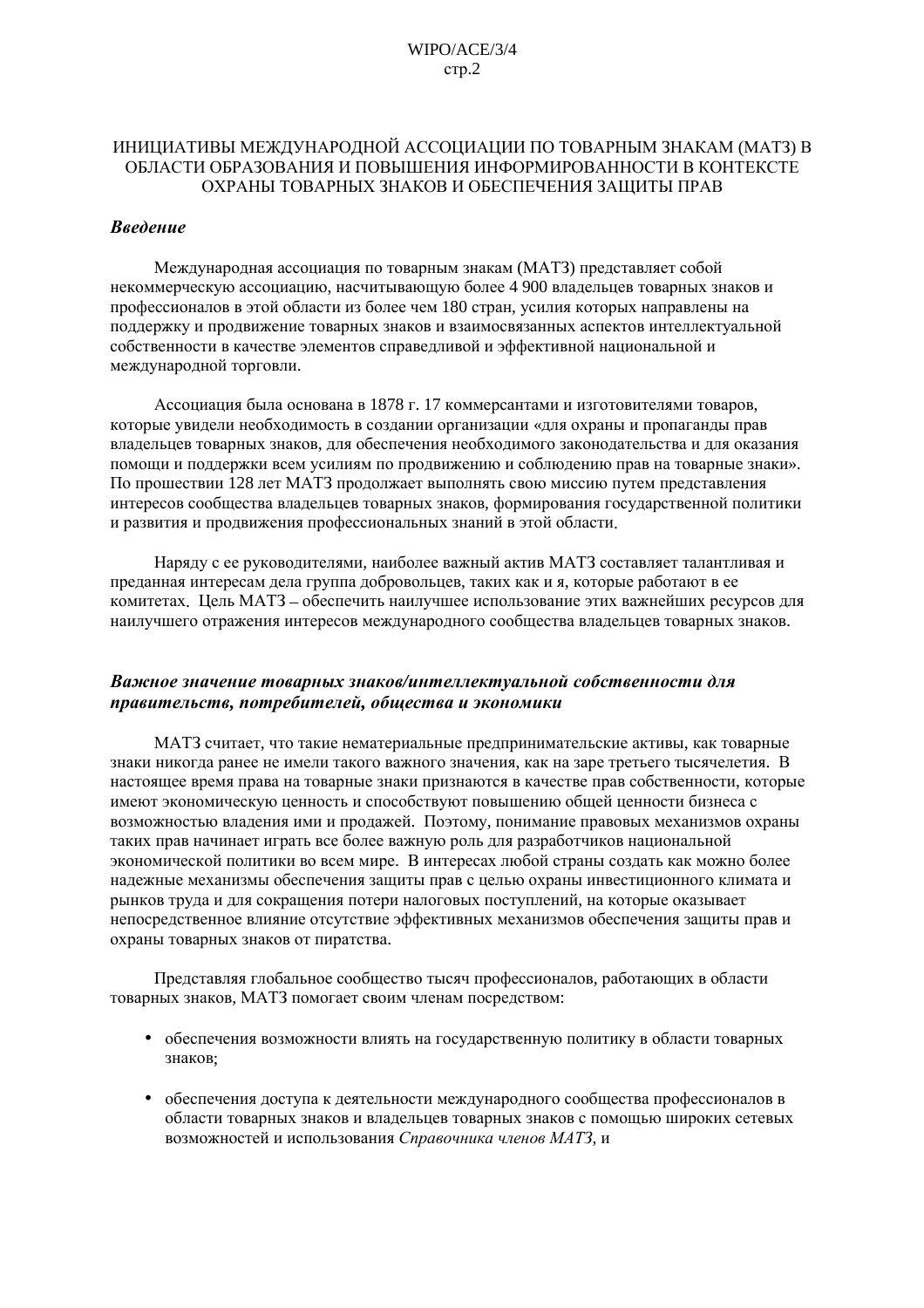• обеспечения доступа к авторитетной, актуальной и своевременной информации о глобальном законодательстве в области товарных знаков с помощью многочисленных образовательных программ МАТЗ, печатных и электронных публикаций и ресурсов.

Деятельность МАТЗ в области образования и повышения информированности может быть в широком плане разделена на три категории, а именно: информация и публикации, образование и учебная подготовка/создание сетей связи и сопоставительный анализ, и разработка политики и защита интересов. Позвольте мне кратко остановиться на каждой из них.

# Информация и публикации

Массив информационных ресурсов МАТЗ помогает компаниям получать самую современную информацию по вопросам товарных знаков, которая оказывает влияние на их предпринимательскую и экономическую деятельность. Ниже приводятся названия некоторых важных публикаций МАТЗ:

The Trademark Reporter® (ТМR) – (Сборник статей по товарным знакам) – двухмесячный журнал, содержащий статьи, которые вносят вклад в научные обсуждения и изучение всех аспектов законодательства по товарным знакам.

Бюллетень МАТЗ - двухнедельный бюллетень, содержащий последние новости в отношении обсуждаемых Ассоциацией вопросов, информацию о тенденциях в области практики и процедур, относящихся к законодательству по товарным знакам, а также информацию о законодательной деятельности и развитии ситуации в бизнесе.

Практическое руководство к Мадридскому соглашению и Мадридскому протоколу база данных в режиме он-лайн с возможностью поиска практической информации в отношении местного применения обоих договоров в государствах-членах, которое содержит рекомендации по применению местной практики и процедур для получения, поддержания, лицензирования и обеспечения защиты регистраций, полученных в рамках Мадридской системы.

Международное руководство для подачи возражений (IOG) - база данных с возможностью поиска в режиме он-лайн, которая позволяет проводить сравнительный анализ возможности и целесообразности подачи возражений против регистрации товарных знаков в 130 юрисдикциях во всем мире.

Информационные справочники по отдельным странам - база данных в режиме онлайн с возможностью поиска последней информации в отношении подачи заявок на товарный знак, его регистрации и поддержании в силе в более чем в 90 юрисдикциях.

# Образование и учебная подготовка/создание сетей связи и сравнительный анализ

Образовательные программы МАТЗ и возможности достижения лидирующего положения позволяют быть в курсе последних событий в области товарных знаков, защищать активы интеллектуальной собственности компании и встречаться с экспертами во всем мире. В число наиболее популярных и престижных мероприятий МАТЗ входят:

Ежегодное собрание МАТЗ - самая многочисленная и наиболее престижная встреча международного сообщества по товарным знакам, на которой присутствует более 7 000 участников из более чем 130 стран, которые в течение пяти дней рассматривают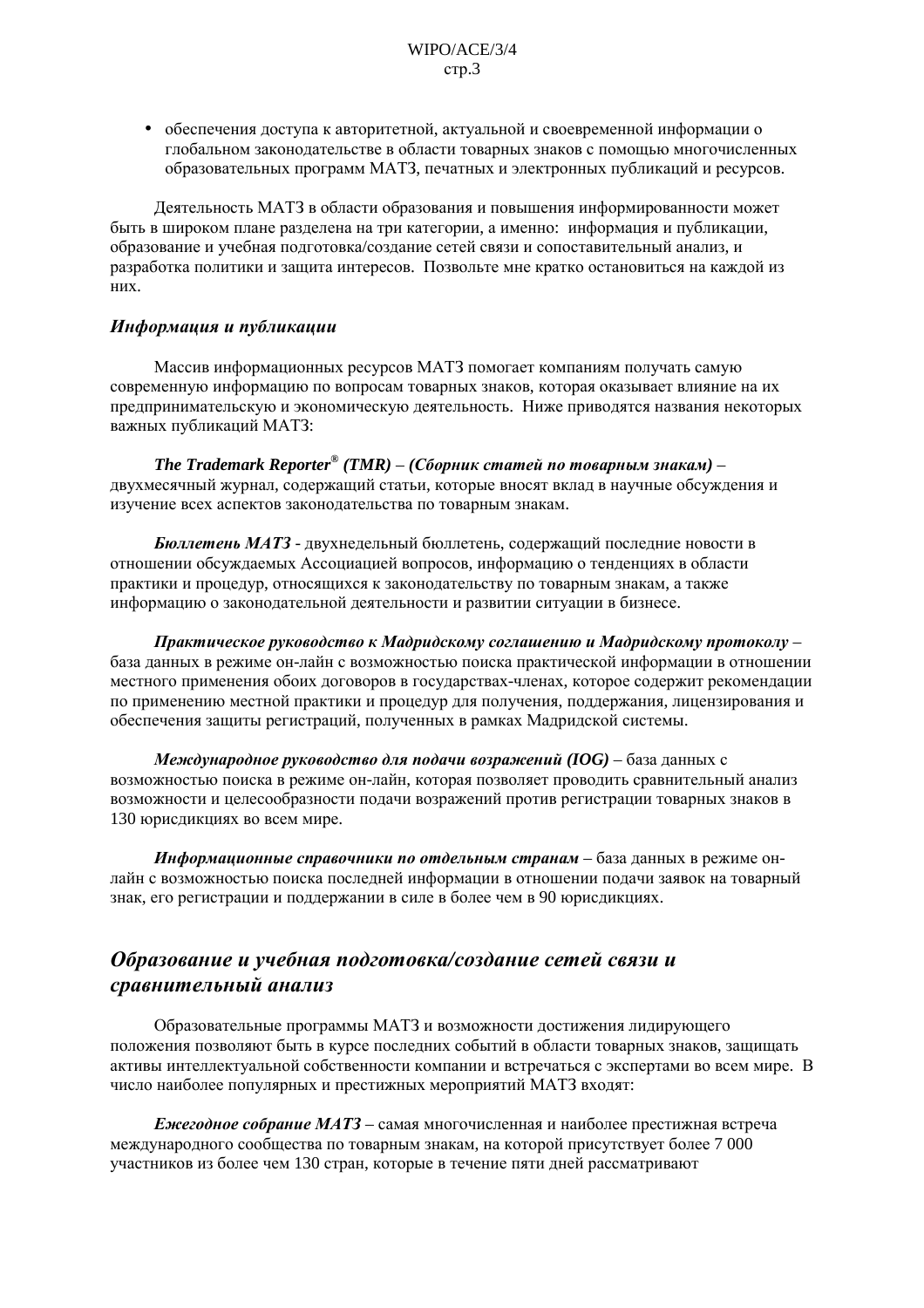образовательные программы, участвуют в заседаниях комитетов, выставках, неофициальных встречах с использованием сетевых возможностей.

Электронное обучение - специализированные образовательные программы с использованием Интернета, позволяющие в эффективной и новаторской форме получать знания о товарных знаках, избегая поездок и расходов на проживание.

Форумы - всеобъемлющий и практический анализ актуальных и своевременных вопросов в области товарных знаков, представленных в многодневном формате.

Круглые столы - популярные двухчасовые обсуждения последних вопросов в области товарных знаков, проводимые в многочисленных городах по всему миру.

Семинары - интенсивные полудневные образовательные программы по основным вопросам законодательства в области товарных знаков, служащие неоценимым средством получения опыта в этой области.

Дистанционное обучение - презентации в режиме реального времени с одновременной трансляцией в различные места, позволяющие проводить глубокие обсуждения вопросов без необходимости поездок.

Сетевое вешание - семинары в режиме он-лайн, охватывающие новые вопросы в области законодательства по товарным знакам, передаваемые через Интернет в форме прямой трансляции, обеспечивающие с помощью компьютера доступ к актуальным темам из любой точки мира.

# Разработка политики и зашита интересов

В качестве ведущего защитника интересов владельцев товарных знаков, МАТЗ содействует разработке эффективных законов и процедур в области товарных знаков и их согласованному применению во всем мире. МАТЗ представляет интересы своих членов в вопросах интеллектуальной собственности с помощью многообразных форм.

Разработка политики – правительства полагаются на профессиональную компетенцию МАТЗ в вопросах товарных знаков и высоко ценят репутацию Ассоциации за предоставление глубоких и обоснованных комментариев. МАТЗ осуществляет деятельность по охране прав владельцев товарных знаков во всем мире посредством:

- содействия гармонизации законодательства и процедур в области товарных знаков  $\bullet$ путем подготовки типовых законов и основополагающих принципов для проведения экспертизы;
- работы с законодателями по подготовке проекта и ведения нового видоизмененного законодательства по товарным знакам, борьбы с пиратством, и в других вопросах интеллектуальной собственности;
- проведения углубленного анализа текуших вопросов в области товарных знаков с помощью представления подробных докладов; и использования знаний МАТЗ в судах в виде предоставления услуг консультанта.

Зашита интересов - МАТЗ устанавливает и поддерживает отношения с национальными, региональными и международными ведомствами товарных знаков, и оказывает влияние на принятие и осуществление законодательства в целях более эффективного обеспечения защиты прав в этой области. Представители ассоциаций сотрудничают с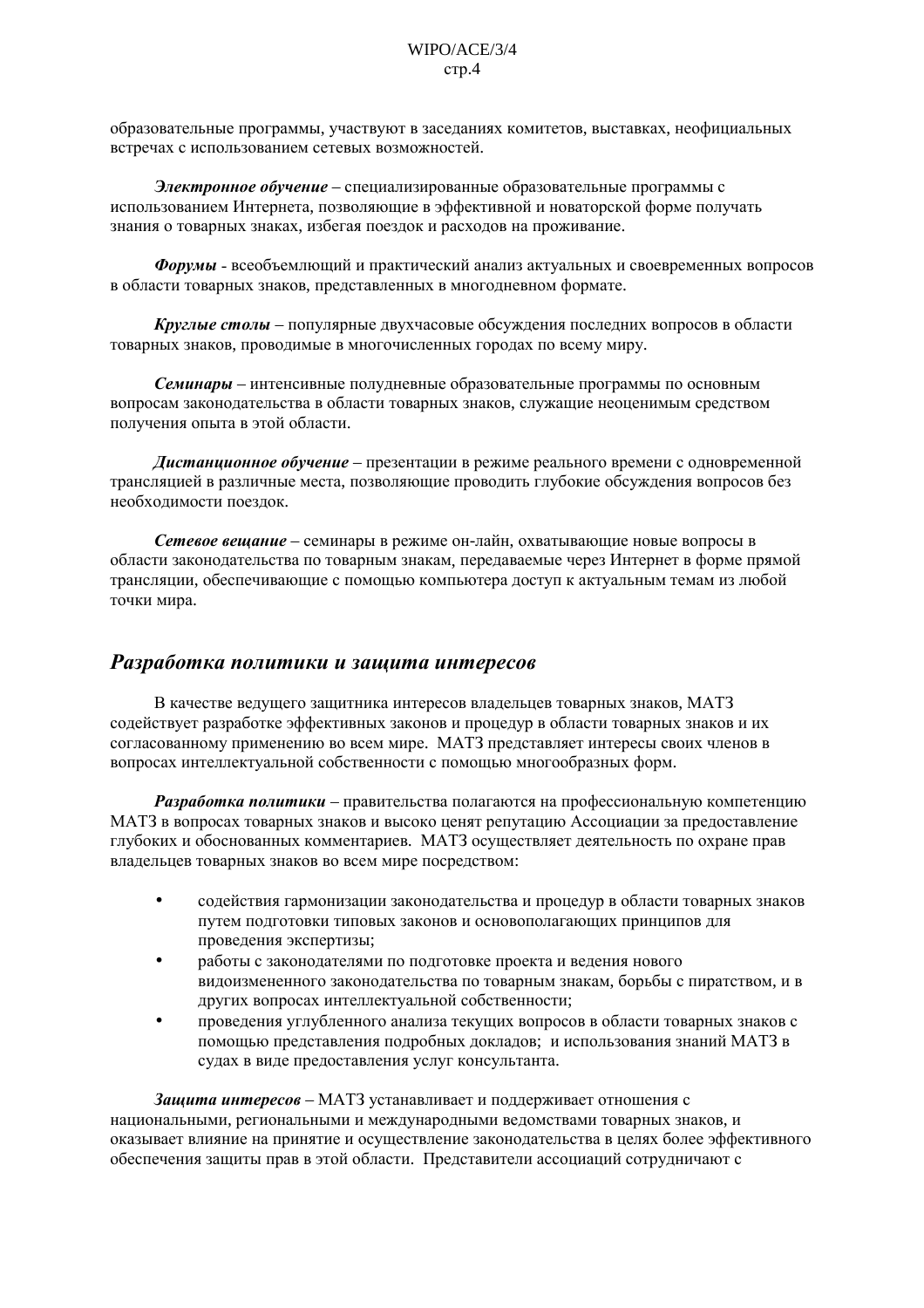правительственными учреждениями и организациями интеллектуальной собственности на национальном, региональном и международном уровнях, включая:

- Конгресс США и Ведомство США по патентам и товарным знакам (ВПТЗ);
- Европейскую комиссию, Европейский парламент и Ведомство по гармонизации внутреннего рынка (ВГВР);
- Ассоциацию государств Юго-Восточной Азии (АСЕАН);
- Всемирную организацию интеллектуальной собственности (ВОИС);
- Всемирную торговую организацию (ВТО); и
- Всемирную таможенную организацию (ВТО).

# МАТЗ - взгляд в будущее

В предстоящие годы МАТЗ будет продолжать предоставлять на постоянной основе отличную учебную подготовку, информацию и услуги своим членам, промышленности, профессионалам в области товарных знаков, государственным чиновникам и широкой публике во всем мире в области товарных знаков и во взаимосвязанных областях. Ассоциация будет продолжать отражать масштаб и разнообразие ее членского состава путем развития международной политики и защиты интересов; обеспечения учебной подготовки, предоставления информации и услуг; и вовлечения новых членов.

И, наконец, в глобальном плане МАТЗ будет продолжать разрабатывать политику в области прав на товарные знаки и смежных прав, содействовать повышению влияния владельцев товарных знаков, и формировать государственную политику путем отстаивания позиций Ассоциации в договорах, законодательстве, отдельных положениях и конкретных случаях.

Благодарю вас.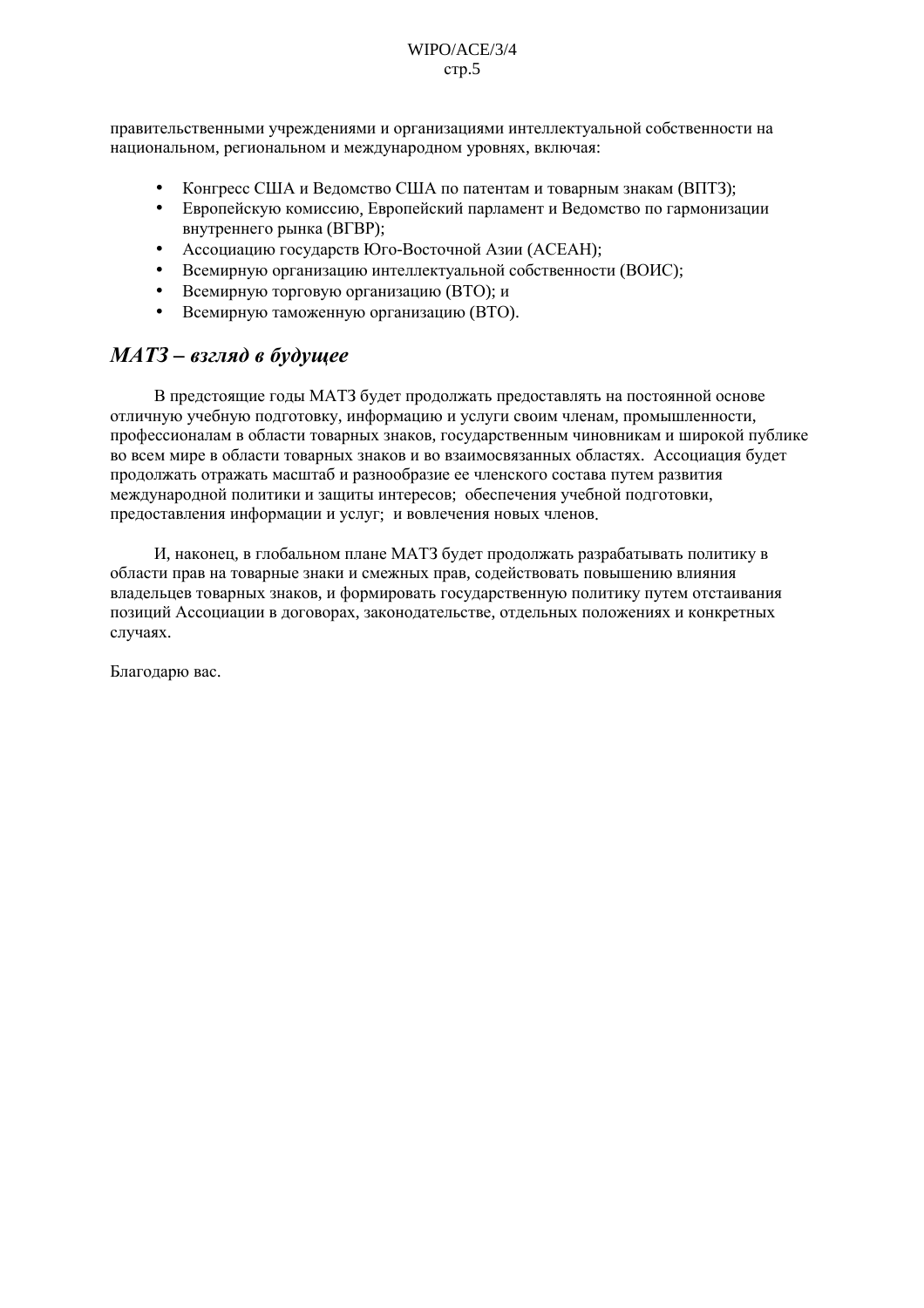# **ПРИЛОЖЕНИЕ**

# ОТРАЖЕНИЕ ВОПРОСОВ ОБЕСПЕЧЕНИЯ ЗАЩИТЫ ПРАВ В ПУБЛИКАЦИЯХ **MAT3**

МАТЗ предоставляет полезную информацию, оказывающую помощь в вопросах охраны товарных знаков, более эффективном проведении исследований в области товарных знаков, и для принятия правовых и деловых решений.

# ПУБЛИКАЦИИ В РЕЖИМЕ ОН-ЛАЙН (ПРЕДОСТАВЛЯЮТСЯ БЕСПЛАТНО ТОЛЬКО ЧЛЕНАМ МАТЗ)

#### Информационные справочники по отдельным странам: базовая информация по вопросам регистрации товарных знаков во всем мире

База данных в режиме он-лайн с возможностью поиска, которая обеспечивает доступ к практической информации, касающейся подачи заявок на товарные знаки, рассмотрения дела по заявке, регистрации, сохранения товарного знака в силе и обеспечения защиты прав более чем в 90 юрисдикциях.

#### Международное руководство для подачи возражений

База данных в режиме он-лайн с возможностью поиска основополагающей практической информации, касающейся структуры возражений в отношении регистрации товарного знака и взаимосвязанной практики в различных юрисдикциях. База охватывает 130 мировых юрисдикций и позволяет быстро оценивать возможность, целесообразность и преимущества использования процедуры возражения до того, как понести затраты или нанять местного представителя.

#### Практическое руководство к Мадридскому соглашению и Мадридскому протоколу

База данных в режиме он-лайн с возможностью поиска практической информации в отношении применения обоих договоров в странах-членах Ассоциации. Она содержит рекомендации по применению местной практики и процедур в получении, поддержании, лицензировании и правоприменении в связи с регистрациями, полученными с помощью Мадридской системы, а также содержит подробную информацию о том, как каждая юрисдикция трактует соответствующий знак. База данных также включает текстовые интерпретации истории Мадридских договоров, рекомендаций по использованию системы и стратегические соображения относительно наилучшего использования преимуществ системы.

#### ПЕЧАТНЫЕ ПУБЛИКАЦИИ

Некоторые из печатных ресурсов, касающиеся вопросов обеспечения защиты прав, включают:

#### Товарный знак сообщества

Эта книга предлагает комментарии и аналитические выкладки, относящиеся к основным тезисам, соответствующим положениям и правилам, процедурам подачи заявки и ее содержанию, аспектам поиска, охраноспособности, старшинству притязания, возражениям и замечаниям, основаниям для аннулирования, уступкам и другим видам передачи знаков, нарушению прав на знак, судебному разбирательству, свободному перемещению товаров, снабженных товарным знаком, и расширению ЕС. В Приложении приводятся полные тексты инструкций и правил применения, контрольные экземпляры заявки и бланки обших полномочий, руковолство по процедурам ВГВР (Общие положения, Руководство по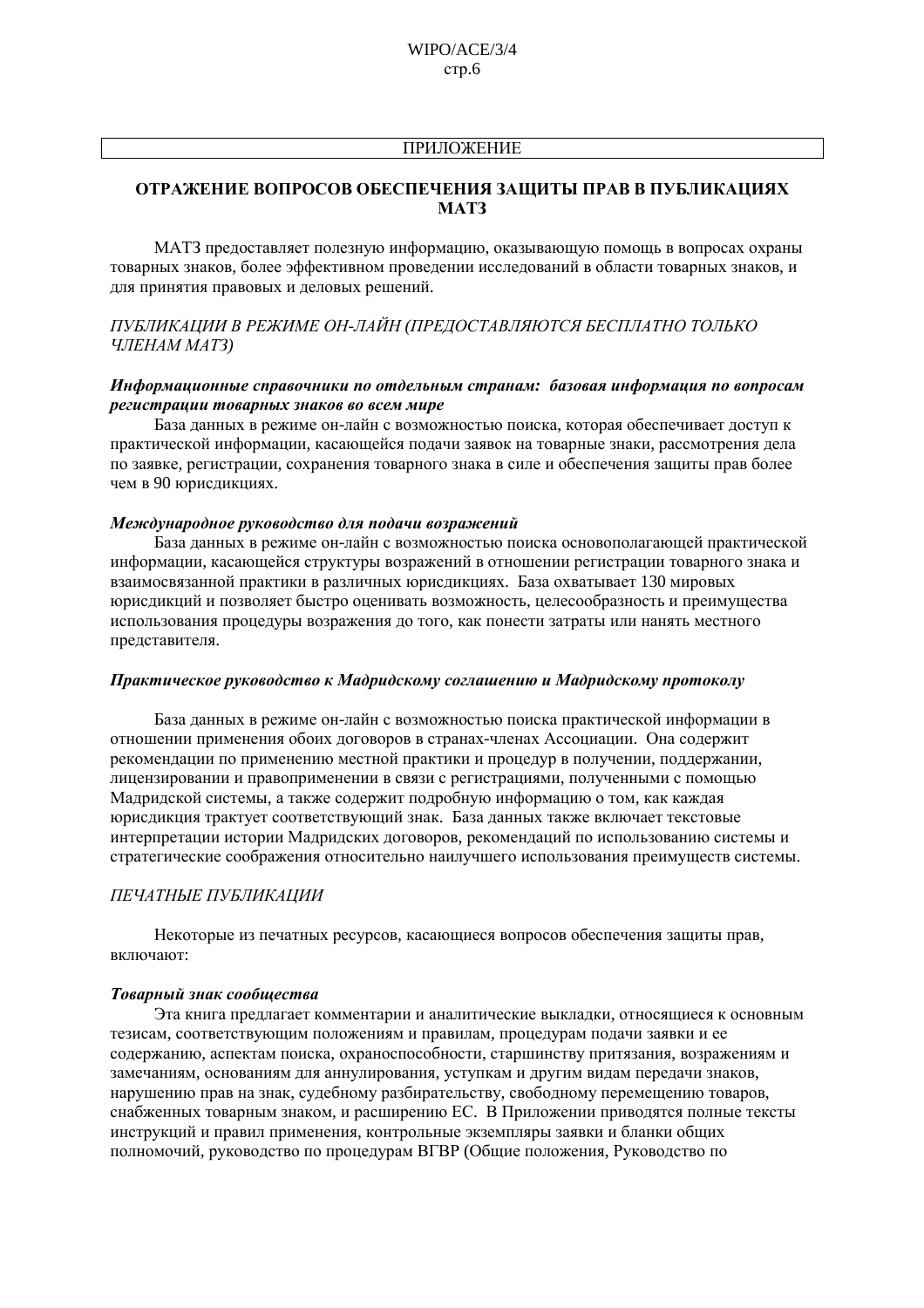экспертизе, Процедуры возражения), и последняя информация относительно получения через Интернет положений прецедентного права, используемого ВГВР и Европейским судом.

# Известные и общеизвестные знаки – международный анализ

Это неоценимое руководство, подготовленное 32 ведущими специалистами-практиками, рассматривает основные причины, историю и вопросы реализации охраны известных товарных знаков. Известные и общеизвестные товарные знаки формируют коммерческий магнетизм такой исключительной силы, что охрана этих товарных знаков требует расширенного использования правовых принципов, выходящих за рамки традиционных концепций товарного знака и законодательства о недобросовестной конкуренции. Эта публикация охватывает принципы и практику этой развивающейся области международного права и включает информацию на веб-сайте в форме базы данных с возможностью поиска юрисдикции и знаков, которые были признаны в качестве известных или общеизвестных знаков.

# Борьба с пиратством в области товарных знаков в Азиатско-Тихоокеанском регионе

Практическое руководство, которое рассматривает проблему пиратства в области товарных знаков и предлагает стратегии по разработке объединенной эффективной программы для решения этой проблемы в общем плане, и конкретно в 14 основных государствах Азиатско-Тихоокеанского региона. В Части I соответствующие вопросы рассматриваются в контексте влияния глобального маркетинга, экономических соображений, борьбы с пиратством во всем мире, усилий региональных и национальных субъектов по обеспечению лучшей охраны товарных знаков и задач по эффективной разработке и реализации хорошо продуманной борьбы с пиратством, которая принесет результаты. Ключевым условием для преобразования такого изобилия знаний в целенаправленные действия является содержащиеся в Части II совокупные параметры стран, которые отражают комплексное применение соответствующего законодательства и практики в каждой из 14 стран региона. Подготовленные с помощью местных экспертов эти совокупные параметры обеспечивают правильное представление и содержат мнение экспертов по вопросу реализации международного режима охраны товарных знаков, предоставляемого Соглашением ТРИПС, включая общие сведения о гражданских и уголовных судебных системах, средствах юридической защиты и дополнительных законодательных, регламентирующих и стратегических средствах борьбы с пиратством.

# Справочник по законодательству о товарных знаках

Этот прекрасный справочный материал составляет часть постоянной ежегодной серии публикаций, которые охватывают важные события в области товарных знаков в США и во всем мире, а также вопросы, касающиеся юриспруденции в области недобросовестной конкуренции. Ежеголные обзоры содержат комментарии по последним нововведениям, относящимся к законодательству и практике в области товарных знаков.

# The Trademark Reporter $\mathcal{D}$  (Сборник статей по товарным знакам)

The Trademark Reporter® (TMR) – двухмесячный (шесть номеров в год) юридический журнал, содержащий статьи авторов, которые хотят внести вклад в научные обсуждения всех аспектов законодательства по товарным знакам. Первые два выпуска в каждом году содержат ежегодные обзоры: январско-февральский номер содержит ежегодный обзор ситуации в Соединенных Штатах Америки, а мартовско-апрельский - ежегодный обзор международной ситуации. Остальные четыре номера содержат научные статьи по вопросам, связанным с товарными знаками и, время от времени, специальные материалы, такие, как, например, обзоры новых и заслуживающих внимание публикаций о товарных знаках.

ТМК является неотъемлемой частью деятельности Международной ассоциации по товарным знакам начиная с 1911 г., и представляет собой самое давнее и уважаемое издание МАТЗ и сообщества владельцев товарных знаков. TMR бесплатно распространяется среди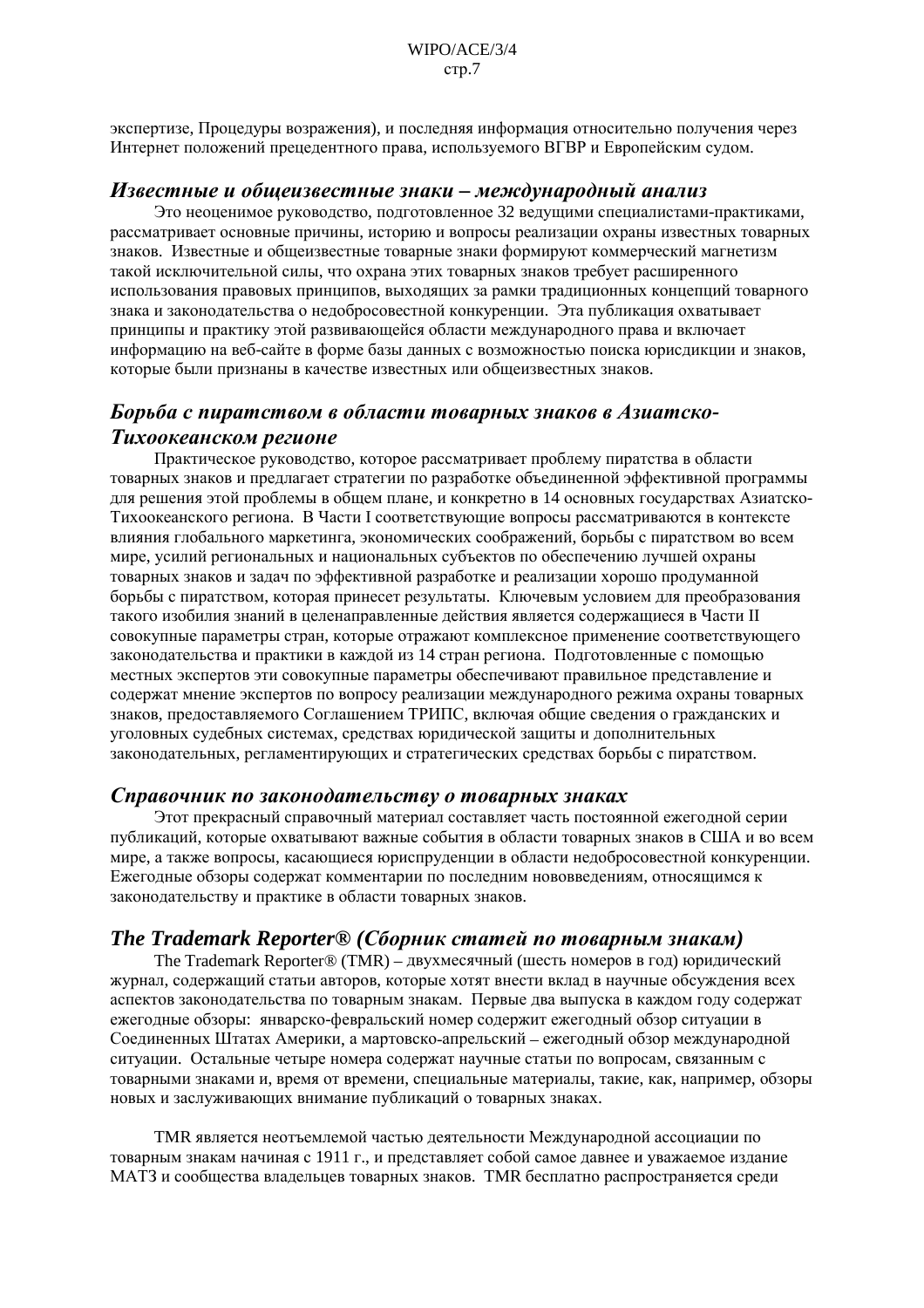членов МАТЗ, и он предлагается в бумажном и электронном варианте. TMR распространяется по подписке в школах, публичных библиотеках и правительственных учреждениях.

Среди читателей ТМR свыше 4 900 специалистов по товарным знакам, представителей судебных и академических кругов во всем мире. TMR всегда был одним из первых изданий, освещавших нововведения в законодательстве по товарным знакам и в деятельности МАТЗ. Престижная история и репутация TMR привлекает широкий круг авторов, освещающих в своих статьях актуальные вопросы в области товарных знаков.

Избранные статьи в 1994 г.:

- Потребительская грамотность и вводящее в заблуждение сходство изобразительных товарных знаков в Нигерии
- Комментарии относительно последних изменений в канадском законе о товарных знаках
- Процедуры предварительного раскрытия информации, предупредительные меры и средства судебной защиты в итальянском судопроизводстве
- Разработка законодательства в области промышленной собственности на Кубе
- Могут ли контрафактные товары иностранного происхождения быть остановлены на границе фальсификатора?
- NAFTA укрепляет права владельцев товарных знаков в форме требования об изъятии канадской таможней контрафактных товаров
- Охрана географических указаний в контексте ТРИПС: существующее законодательство США и предлагаемое законодательство
- Пересмотр закона о товарных знаках Германии

Избранные статьи в 1995 г.:

- Временные меры для защиты товарных знаков в Италии стратегии и процедурные методы в свете последних законодательных реформ
- Лицензирование товарных знаков в Канаде
- Сходство ТЗ и другие вопросы в японском законодательстве по товарным знакам
- Послелние события и неизбежные изменения в нигерийском законолательстве и практике в области товарных знаков

Избранные статьи в 1996 г.:

- Охрана географических указаний в рамках Соглашения ТРИПС
- Общеизвестные и известные знаки: возможна ли гармония в глобальной деревне
- Аналоги в рамках нового закона Соединенного Королевства о товарных знаках от 1994 г.
- Сравнительная реклама следует ли ее разрешать в Соединенном Королевстве
- Ссылки на предварительные постановления Европейского суда в делах, касающихся товарных знаков
- Закон о товарных знаках стран Бенилюкса: справочник по Европейскому законодательству о товарных знаках
- Дело McDonald: Южная Африка присоединяется к глобальной деревне
- Охрана таможенной службой США зарегистрированных товарных знаков: позволяет ли технология покончить с необходимостью введения таможенных реестров

Избранные статьи в 1997 г.:

- Товарные знаки Европейского сообщества: влияние приоритета и преобразования в бывших колониях и протекторатах
- Ограничивается ли законолательство о товарных знаках только охраной покупателей  $\ddot{\phantom{a}}$ - анализ законодательства США и Германии
- Использование товарных знаков в Канаде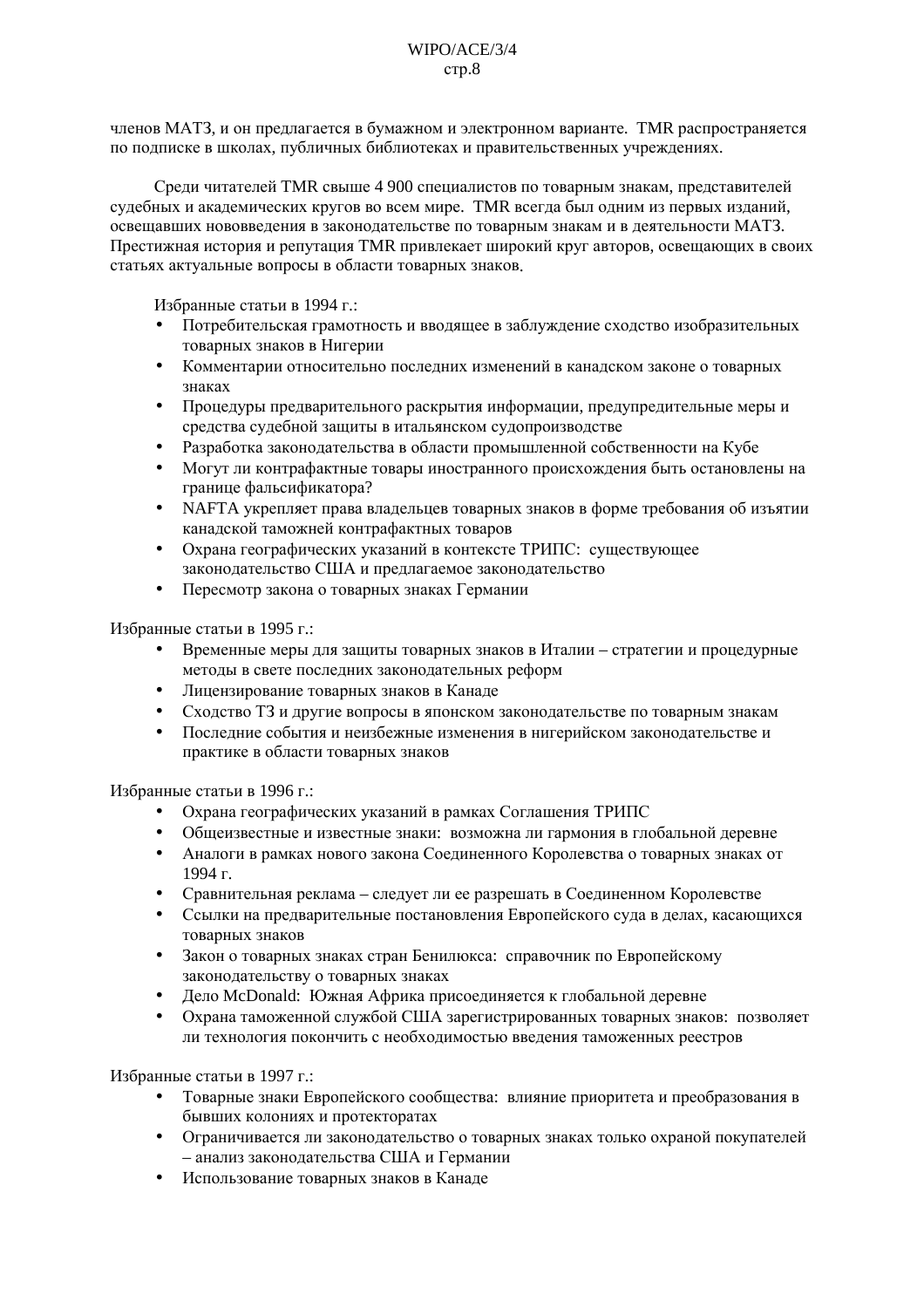- $\bullet$ Характер и сфера применения положений о товарных знаках в рамках ТРИПС и Панамериканской конвенции
- Процедуры, касающиеся нарушений в использовании доменных имен в Германии
- Вопросы, относящиеся к использованию Интернета в Соединенном Королевстве

Избранные статьи в 1998 г.:

- Высший судебный орган России в области коммерческого законодательства подготавливает письмо с интерпретацией российского закона о товарных знаках 1992 г.
- На встречу европейскому потребителю охрана от вводящей в заблуждение рекламы в Европе
- Европейский союз движется к определению наивысшего общего знаменателя в  $\bullet$ вопросе о «серых» рынках
- $\bullet$ Судебные разбирательства в Соединенном Королевстве в связи с нарушениями прав на товарные знаки - влияние положения об угрозе товарным знакам
- Немецкие суды применяют Директиву ЕС 97/55/ЕС существенный сдвиг в законодательстве о сравнительном рекламировании
- Следует ли нам использовать пушки и ракеты для охраны известных товарных знаков в Европе

Избранные статьи в 1999 г.:

- Территориальность и исчерпание прав на товарный знак в соответствии с законодательством Северо-Атлантических стран
- На пути к реализации Мадридского протокола в Соединенных Штатах Америки
- Полуродовые географические указания для вин: споткнулся ли Конгресс на ТРИПС

Избранные статьи в 2000 г.:

- Определение границы географических указаний перспективы в английском законолательстве
- Охрана общеизвестных знаков в Тайване: от конкретных случаев к общей теории
- Рекомендации Ведомства по гармонизации внутреннего рынка (товарные знаки и образцы) (ВГВР)
- Консультативное письмо международной ассоциации по товарным знакам в связи с лелом Glaxo Group Limited против Dowelhurst Limited and Swingward Limited
- Консультативное письмо Международной ассоциации по товарным знакам в деле IKEA Inter-Systems Inc. против Beijing Cinet Co. Ltd.

Избранные статьи в 2001 г.:

- Применение Европейских правил об исчерпании прав на товарный знак к внерыночным товарам
- Ревендикация: уместна ли она для случаев пиратства с товарными знаками
- Консультативное письмо Международной ассоциации по товарным знакам в деле Libertel Groep B.V.
- Товарные знаки и доменные имена бразильский опыт
- Повторное обращение к Ниццкому соглашению: все еще Акт, относящийся к классам
- Консультативное письмо Международной ассоциации по товарным знакам в деле Shield Mark B.V. против J.Kist

Избранные статьи в 2002 г.

- Нематериальный занавес: Европейская экономическая зона закрыта для внерыночных «серых» товаров
- Приоритетность в рамках закона по товарным знакам Европейского сообщества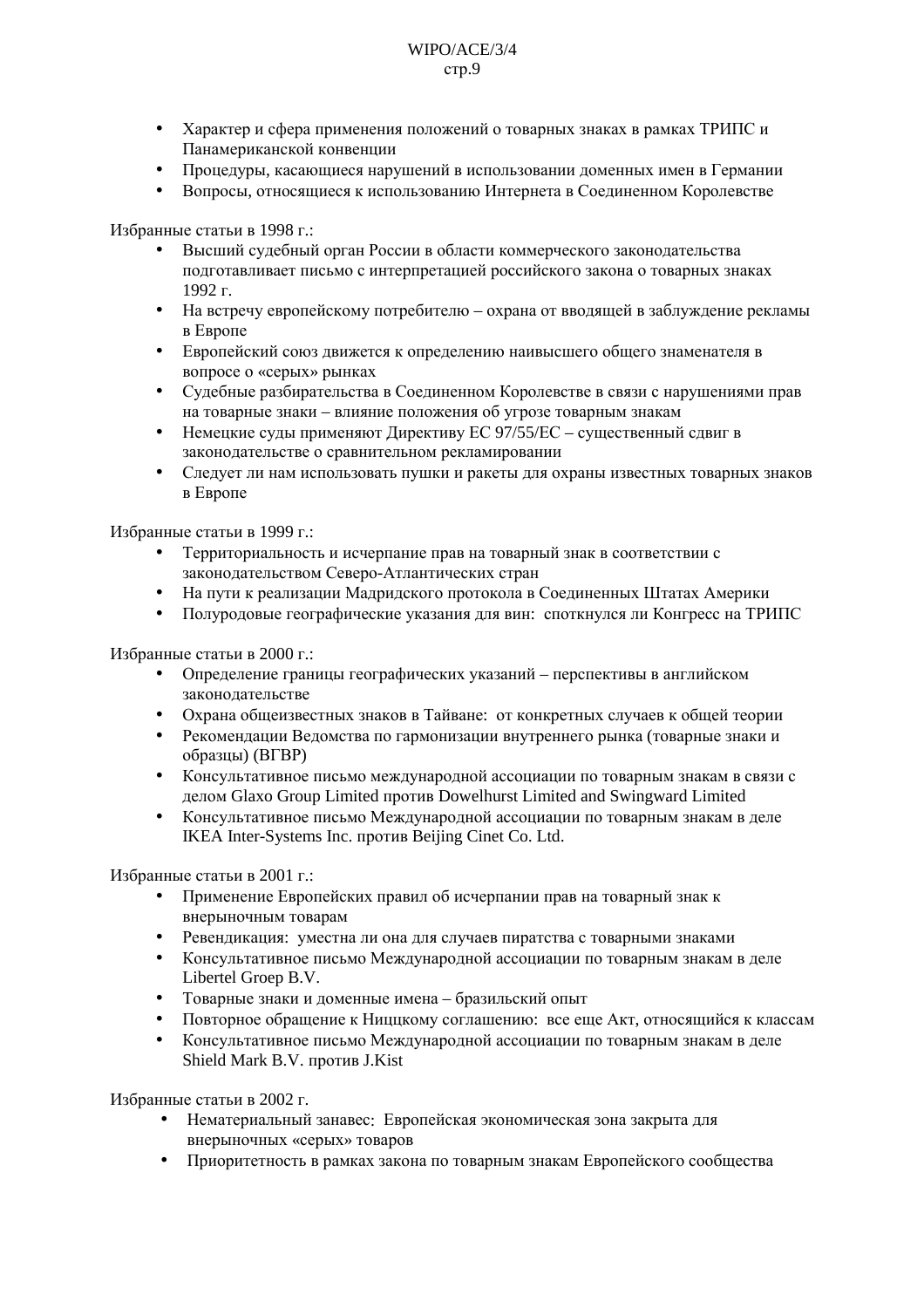#### $W \Gamma Q / A C E / 3/4$  $crp.10$

- Контрафактные товары: насущная проблема для итальянской криминальной системы
- Мадридский протокол: последствия присоединения США для законодательства и практики в области товарных знаков
- Консультативное письмо Международной ассоциации по товарным знакам в деле Intel против PT Panggung Electronic Industries
- Консультативное письмо Международной ассоциации по товарным знакам в деле Prefel SA против Fahmi Babra et al.
- Консультативное письмо Международной ассоциации по товарным знакам в деле Prefel SA против Jae Ik Choi

# Избранные статьи в 2003 г.

- Булет ли охраняться секрет провинции Виктория к северу от границы показательный взгляд на нарушение права на товарный знак и снижение репутации и престижа фирмы в Канаде
- Географические указания и товарные знаки дорога из DOHA
- Использование Мадридского протокола после присоединения США
- Приобретает ли необходимую форму законодательство по товарным знакам Европейского сообщества?
- После присоединения к ВТО: дилемма Китая в отношении незаконного ввоза подделок
- Охрана товарных знаков иностранных поланных в Соелиненных Штатах Америки
- Статья 82 Логовора ЕС и права на товарный знак
- Что лолжен слелать иностранный владелец знака обслуживания лля получения и поддержания прав на товарный знак в Соединенных Штатах Америки?
- Охрана упаковки и цветных знаков в Австралии
- Законодательство по товарным знакам в Белизе: реализация соглашений ГАТТ ТРИПС в развивающейся стране

#### Избранные статьи в 2004 г.

- Соображения относительно размывания репутации товарных знаков в Аргентине
- Использование арбитража и посредничества для охраны прав интеллектуальной собственности: перспективный взгляд в Германии
- Охрана цветных знаков в Канаде
- Дело Рагапоча против Merck и выпуск совместных лекарственных средств в Европейской экономической зоне
- Лицензии на товарный знак и передача технологии
- Расширение Европейского союза: вопросы товарных знаков в Венгрии и других новых государствах ЕС
- Фирменные наименования и аналоги лекарственных средств в Канаде после рассмотрения дела Ciba-Geigi против Apotex: предложение о послаблении в случае слепого подражания
- Знак времени обзор ключевых решений Европейского суда в области товарных знаков и их влияние на национальную юриспруденцию в области товарных знаков в EC
- Существенные нововведения в области товарных знаков в Азиатско-Тихоокеанском регионе
- Размывание репутации товарного знака: сравнение европейского и американского законолательств
- Развитие ситуации в области сравнительной рекламы и последствия для законодательства в области товарных знаков в Германии

Избранные статьи в 2005 г.: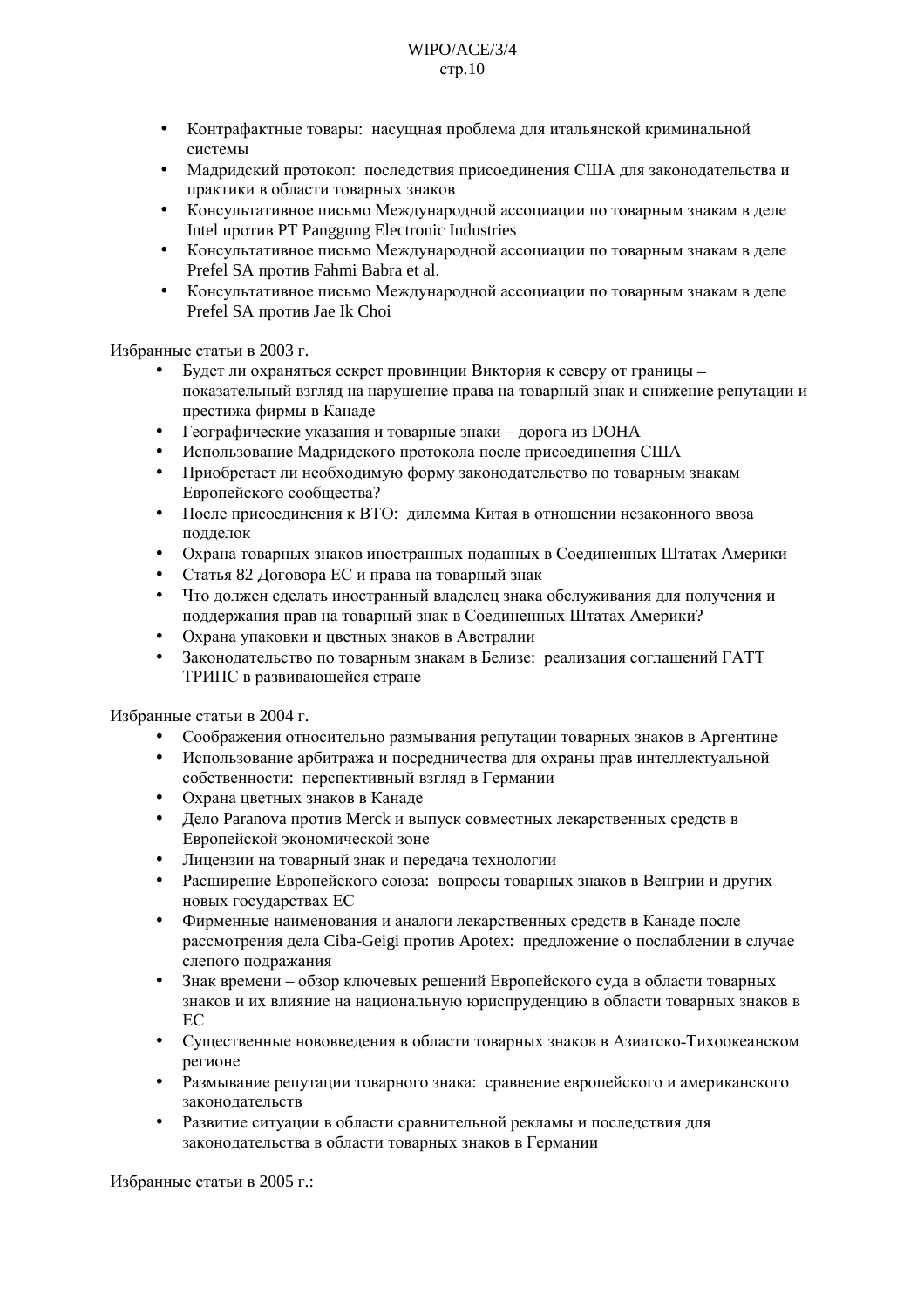#### $W \Gamma Q / A C E / 3/4$  $crp.11$

- $\ddot{\phantom{0}}$ Охрана известных товарных знаков против их использования во внеродственных товарах и услугах: сравнительный анализ законодательства Соединенных Штатов Америки, Соединенного Королевства и Канады, и рекомендации по реформированию канадского законодательства
- Общеизвестные знаки и китайская система охраны общеизвестных знаков
- Последние тенденции в Азиатском законодательстве по товарным знакам изменения и залачи
- Последние тенденции в Европейском законодательства по товарным знакам
- Консультативное письмо Международной ассоциации по товарным знакам в связи с делом Bovemij Verzekeringen N.V. против Benelux Merkenbureau
- Консультативное письмо Международной ассоциации по товарным знакам в связи с делом Veuve Clicquot Ponsardin, Maison Fondee en 1772 против Les Boutiques Cliquot Ltee, Mademoiselle Charmante Inc. and 3017320 Canada Inc.
- Консультативное письмо Международной ассоциации по товарным знакам в связи с делом Tungsway Food & Beverage Holdings, Pte Ltd против PT Istana Pualam Kristal
- Географические указания и товарные знаки в Европе
- Охрана общеизвестных товарных знаков: перспективы в Сингапуре
- Товарный знак сообщества и судопроизводство Европейского сообщества в вопросах прав интеллектуальной собственности
- Охрана товарных знаков в Мьянме: стратегия в отношении иностранных владельцев товарных знаков
- Лицензиары товарных знаков и претензии по качеству продукции европейская перспектива

#### Бюллетень МАТЗ

Используемый в качестве публикации, отражающей мнение Международной ассоциации по товарным знакам, этот информационный бюллетень, рассылаемый более чем 5 500 членам МАТЗ, солержит послелние новости о леятельности Ассоциации, тенленциях, относящихся к практике и процедурам в области товарных знаков, а также информацию о законодательной леятельности и ситуации в бизнесе, оказывающих влияние на товарные знаки в более чем 180 странах. Ниже приводятся темы некоторых из специальных отчетов Бюллетеня МАТЗ:

#### Специальный отчет по коммерческой упаковке товаров Май 2005 г.

#### Темы:

- Обзор по коммерческой упаковке показывает удивительные результаты
- Охрана образцов в сопоставлении с охраной товарных знаков в Европейском союзе
- Рассмотрение «Лела с выясненными обстоятельствами» в Соединенных Штатах Америки
- Охрана таможенной службой США коммерческой упаковки
- Охрана цвета в Европейском союзе
- Охрана цветных знаков в Соединенных Штатах Америки
- Наилучшая практика регистрации конфигурации продукта
- Коммерческая упаковка в ВПТЗ
- Вопросы коммерческой упаковки в Андском сообществе
- Дело «McDonald's» в Сингапуре и на Филиппинах
- Охрана коммерческой упаковки в Китае
- Анализ Wal-Mart и TraFix в рамках бразильского законодательства
- Когда «Трехмерные знаки» являются обычными товарными знаками?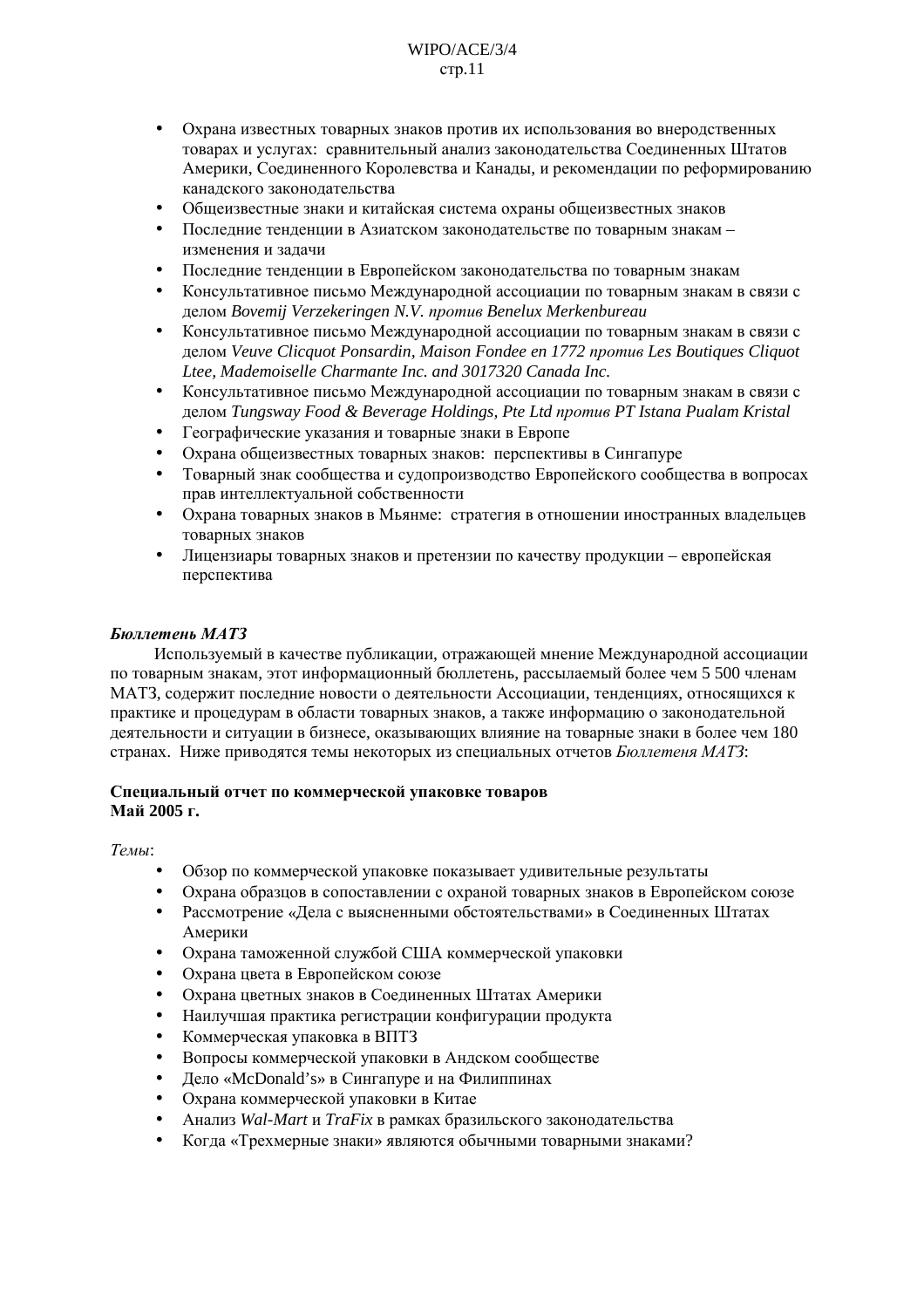# Специальный отчет по контрафакции Сентябрь 2004 г.

#### Темы:

- Что такое контрафакция?
- Потребительский спрос на контрафакцию
- $\bullet$ Прошлое и настоящее борьбы против фальсификации товарных знаков в международном масштабе
- Вехи борьбы с контрафакцией в Европейском союзе
- Региональные соглашения по борьбе с контрафакцией
- Успешные глобальные стратегии в области обеспечения защиты прав
- Вопросы здравоохранения и безопасности фальсифицированные лекарственные средства
- $\bullet$ Вопросы здравоохранения и безопасности - фальсифицированные продукты питания и напитки
- Предостережение покупателей о поддельных игрушках
- Контрафакция и организованная преступность
- Экономические последствия контрафакции
- $\bullet$ Успешные случаи
- Справочные материалы

#### Специальный отчет о размывании репутации Июнь 2004 г.

#### Темы:

- Комитет МАТЗ по Федеральному закону о размывании репутации товарных знаков
- Размывание репутации в Андском сообществе, Австралии и Новой Зеландии, Бразилии, Канаде, Европейском союзе и Германии, Республики Корея, Сингапуре, Соединенном Королевстве и Соединенных Штатах Америки

#### Специальный отчет о географических указаниях Сентябрь 2003 г.

Темы:

- Системы охраны географических указаний в разных странах мира
- Глоссарий
- Сравнительные позиции
- Перспективы

#### Специальный отчет о Мадридском протоколе апрель 2003 г.

#### Темы:

- Почему Протокол?
- Корпоративные перспективы
- Сравнение процедур подачи заявок  $\bullet$
- Правила и инструкции в отношении новых участников
- Учебные программы о Мадридской системе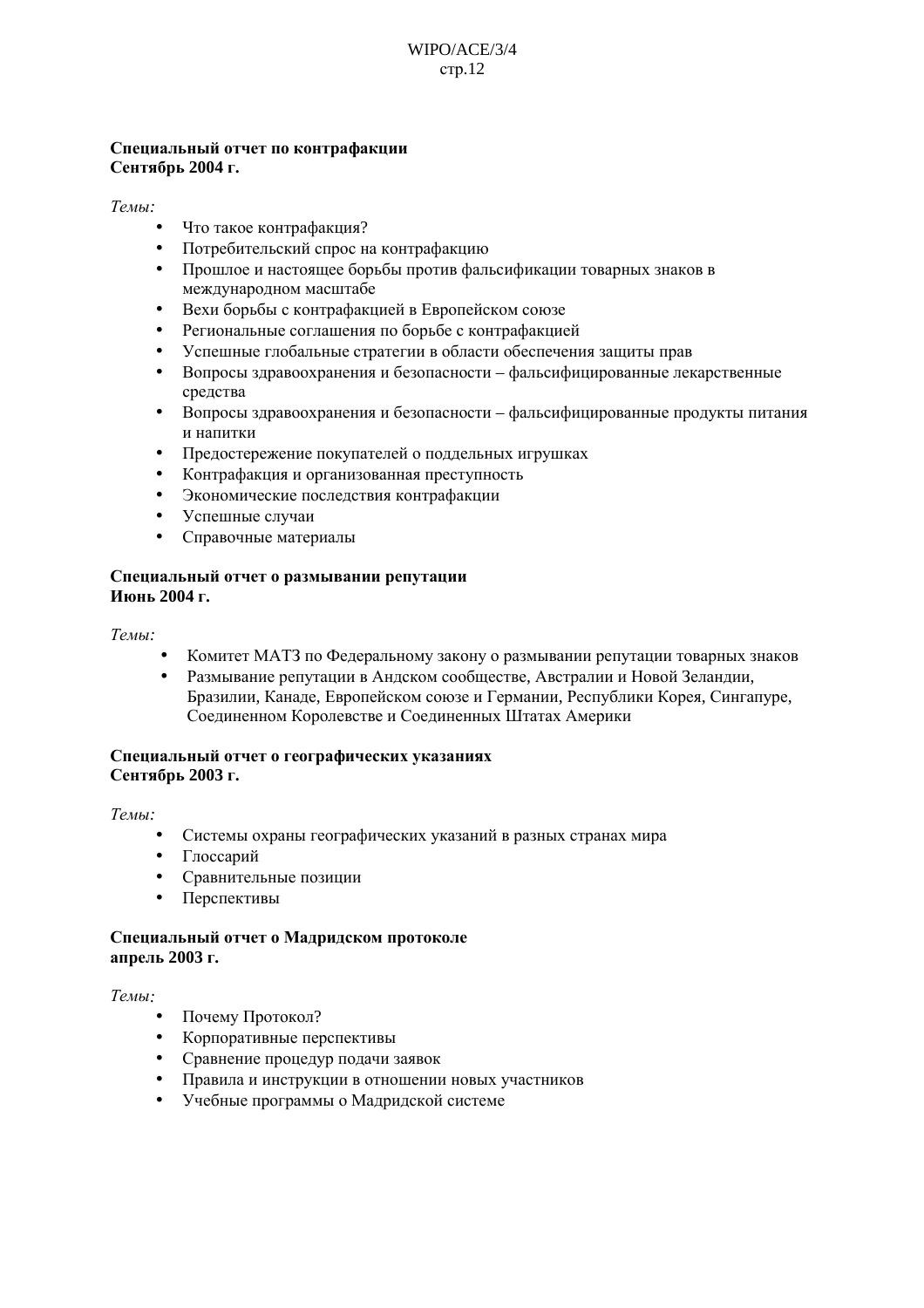# $W \Gamma P Q / A C E / 3/4$  $crp.13$

# Специальный выпуск - дружественное урегулирование споров (ДУС) октябрь 2002 г.

Темы:

- Альтернативы судебному разбирательству
- Посредничество в вопросах товарных знаков
- Советы экспертов
- ДУС в странах мира
- Оставаться лояльным процессу ДУС

### Специальный выпуск - доменные имена Август 2002 г.

Темы:

- ЕПУС: в режиме он-лайн и с учетом цели
- Урегулирование споров в области доменных имен в разных странах мира
- Стратегия в области доменных имен
- Достижение единообразия в рамках системы доменных имен
- Ресурсы для урегулирования споров в области доменных имен

#### Специальный выпуск - Китай май 2002 г.

 $T$ <sub>*PMbl*</sub> $\cdot$ 

- Практика использования товарных знаков в Китае и за его пределами
- Управление международными портфелями
- В духе исследования
- Обзор совещаний
- График представления кратких отчетов

#### Специальный выпуск - контрафакция октябрь 2001 г.

Темы:

- Поймать фальсификатора
- Искусство обеспечения защиты прав
- Деятельность МАТЗ в области борьбы с контрафакцией в 2001 г.
- $\bullet$ Новейшая информация: Борьба с контрафакцией в Европе, Восточной Азии, Среднем Востоке и Африке
- Сообщения с переднего края
- МАТЗ комментирует Типовые положения Всемирной таможенной организации
- $\bullet$ Будущие инициативы АСЕС в области учебной подготовки

#### Специальный выпуск - Европейский суд август 2001 г.

Темы:

- Европейский суд Что это такое, что является его двигателем?
- МАТЗ направляет консультативное письмо лело Libertel
- Влияние и прецеденты важные дела, которые послужили примером для будущих решений Европейского суда
- Будушие залачи